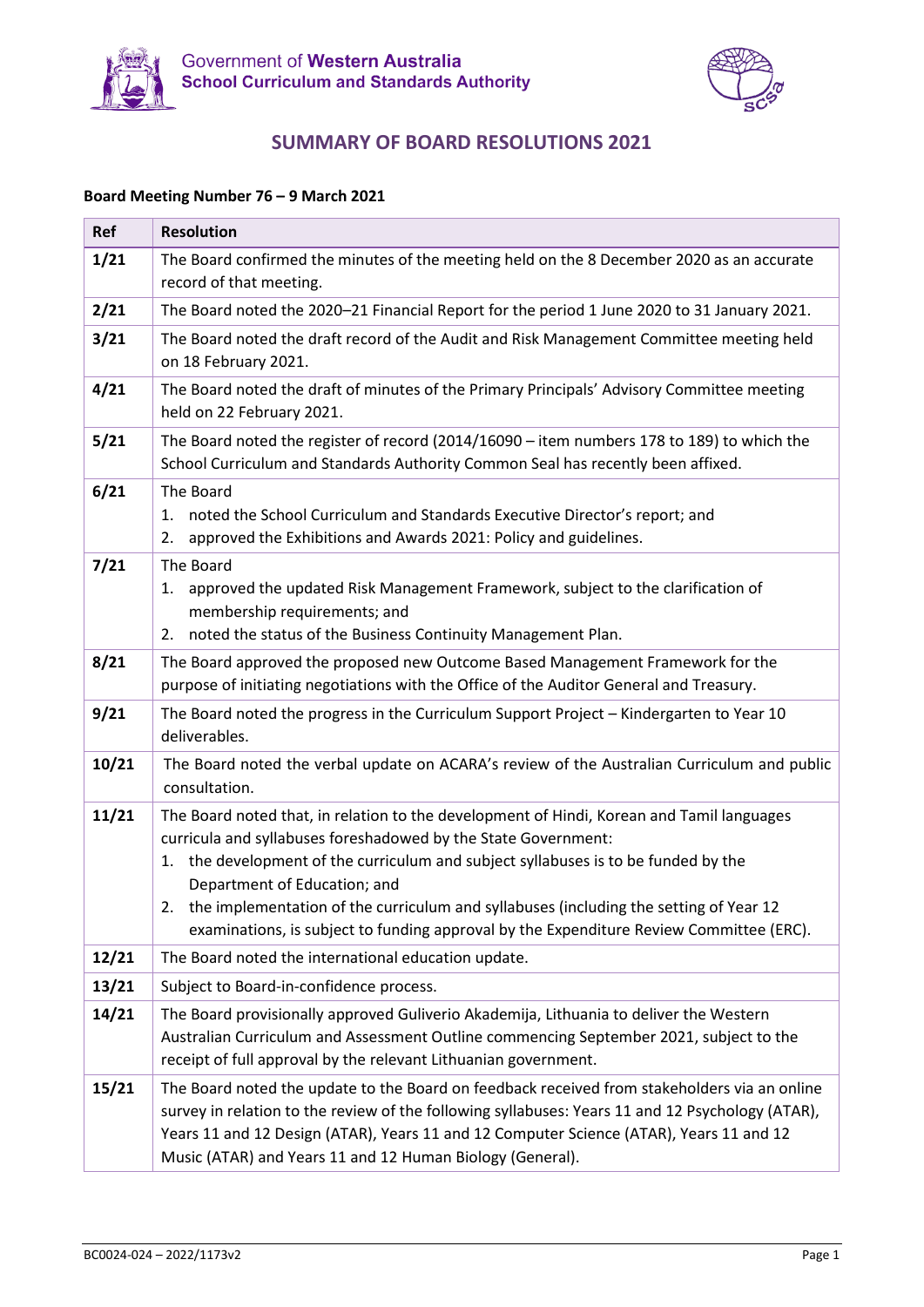| Ref   | <b>Resolution</b>                                                                                                                                                                                                                                                                                                                                                                                                                                                                                                                                                                                                                                                                                                                                                                                                |  |
|-------|------------------------------------------------------------------------------------------------------------------------------------------------------------------------------------------------------------------------------------------------------------------------------------------------------------------------------------------------------------------------------------------------------------------------------------------------------------------------------------------------------------------------------------------------------------------------------------------------------------------------------------------------------------------------------------------------------------------------------------------------------------------------------------------------------------------|--|
| 16/21 | The Board<br>noted the progress of the Regulations and supporting Research Governance implementation<br>1.<br>work;<br>2. approved the following composition of the Authority's Ethics Review Committee<br>Chair - Authority's Board representative<br>$\bullet$<br>lawyer with relevant experience in data or privacy<br>٠<br>medical professional specialising in behavioural development<br>$\bullet$<br>community figure (preferably of Indigenous Australian heritage)<br>$\bullet$<br>research professional<br>$\bullet$<br>Executive Director, Examinations, Certification and Testing<br>$\bullet$<br>Executive Officer - Manager, Strategic External Relations; and<br>3. approved the appointment of Associate Professor Lennie Barblett to chair the Authority's<br>Ethics Review Committee for 2021. |  |
| 17/21 | The Board noted the outcomes of the 2020 delegated WACE implementation committee<br>meetings.                                                                                                                                                                                                                                                                                                                                                                                                                                                                                                                                                                                                                                                                                                                    |  |
| 18/21 | The Board noted the information provided in the Year 12 Student Achievement Data for 2020.                                                                                                                                                                                                                                                                                                                                                                                                                                                                                                                                                                                                                                                                                                                       |  |
| 19/21 | The Board noted the information provided regarding Australia's and Western Australia's<br>performance (2021/6427) in the 2019 Trends in International Mathematics and Science Study<br>(TIMSS).                                                                                                                                                                                                                                                                                                                                                                                                                                                                                                                                                                                                                  |  |
| 20/21 | The Board noted the findings of the sixth National Assessment Program - Civics and<br>Citizenship.                                                                                                                                                                                                                                                                                                                                                                                                                                                                                                                                                                                                                                                                                                               |  |
| 21/21 | The Board noted the update on the status of the development of the Student Records<br>Management System.                                                                                                                                                                                                                                                                                                                                                                                                                                                                                                                                                                                                                                                                                                         |  |
| 22/21 | The Board noted the update on the development of the Brightpath formative mathematics<br>assessments.                                                                                                                                                                                                                                                                                                                                                                                                                                                                                                                                                                                                                                                                                                            |  |

# **Board Meeting Number 77 – 20 April 2021**

| <b>Ref</b> | <b>Resolution</b>                                                                                                                                                                |  |
|------------|----------------------------------------------------------------------------------------------------------------------------------------------------------------------------------|--|
| 23/21      | The Board confirmed the minutes of the meeting held on the 9 March 2021 as an accurate<br>record of that meeting.                                                                |  |
| 24/21      | The Board noted the 2020-21 Financial Report for the period 1 June 2020 to 31 March 2021.                                                                                        |  |
| 25/21      | The Board noted the draft minutes of the Curriculum and Assessment Committee meeting held<br>on 23 March 2021.                                                                   |  |
| 26/21      | The Board noted the draft of minutes of the Standards Committee meeting held on 30 March<br>2021.                                                                                |  |
| 27/21      | The Board noted the register of record $(2014/16090 -$ item numbers 190 to 205) to which the<br>School Curriculum and Standards Authority Common Seal has recently been affixed. |  |
| 28/21      | The Board noted the School Curriculum and Standards Executive Director's report.                                                                                                 |  |
| 29/21      | The Board noted the verbal update on ACARA's review of the Australian Curriculum and public<br>consultation.                                                                     |  |
| 30/21      | The Board noted the findings from the 2021 Syllabus Delivery Audit.                                                                                                              |  |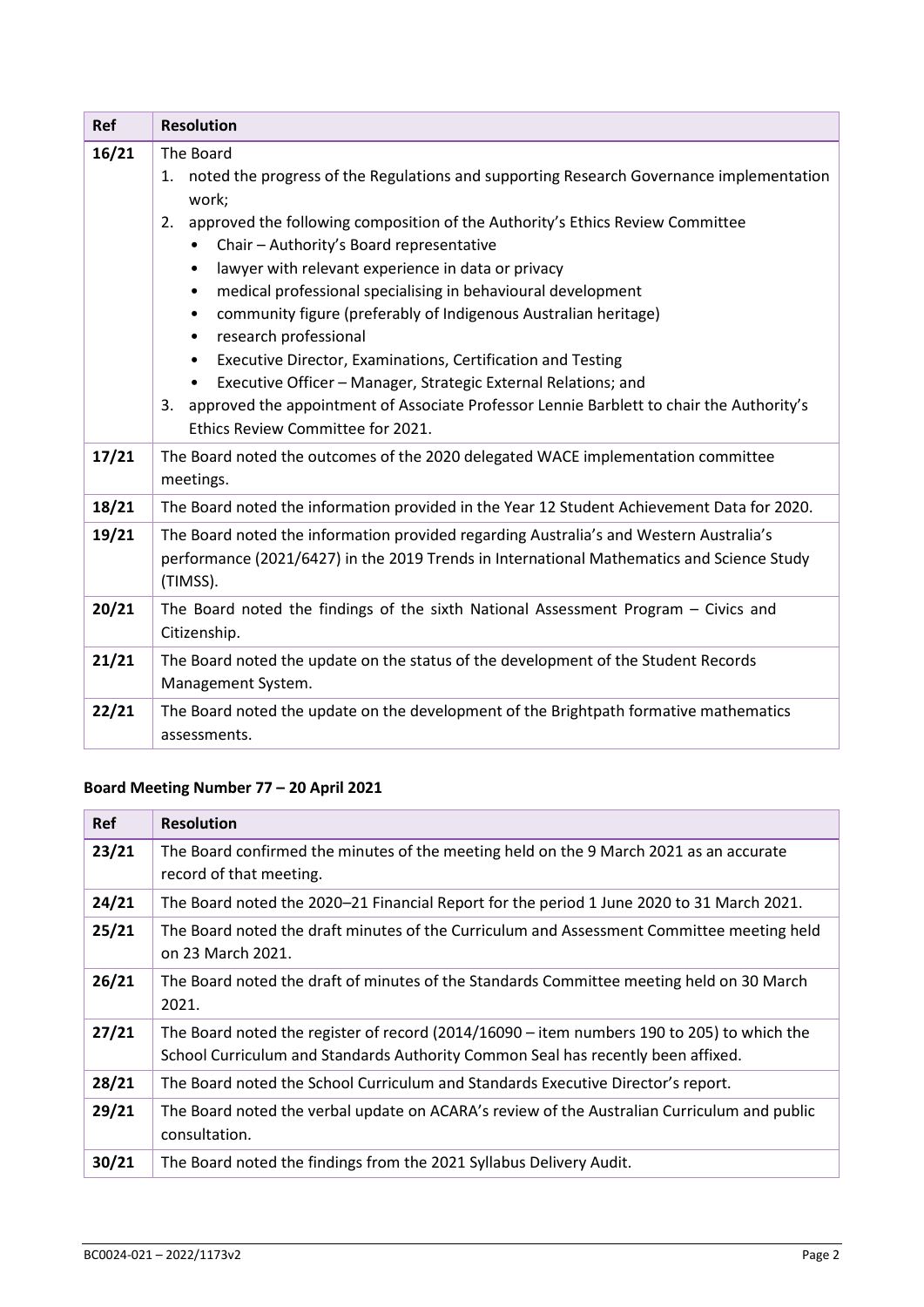| <b>Ref</b> | Resolution                                                                                                                                                                           |
|------------|--------------------------------------------------------------------------------------------------------------------------------------------------------------------------------------|
| 31/21      | The Board noted the summary of the Small Group Moderation Seminars and the Meeting WACE<br>Requirements Seminars for 2021.                                                           |
| 32/21      | The Board noted the update for the 2021 Year 6 and Year 7 Moderation process, and the Year 4<br>Languages Moderation Pilot.                                                          |
| 33/21      | Subject to Board-in-confidence process.                                                                                                                                              |
| 34/21      | The Board noted the update on the progress of the Curriculum Support Project – Kindergarten to<br>Year 10.                                                                           |
| 35/21      | The Board noted the international education update.                                                                                                                                  |
| 36/21      | Subject to Board-in-confidence process.                                                                                                                                              |
| 37/21      | The Board approved Chengdu No. 7 Middle School, China to deliver the Western Australian<br>Certificate of Education and the Year 11 Preparatory Programs, commencing September 2021. |
| 38/21      | The Board noted the progress of the Regulations and supporting Research Governance<br>implementation work associated with the changes made to the SCSA Act.                          |
| 39/21      | The Board noted the update on the pilot WACE international mid-year examination program.                                                                                             |
| 40/21      | The Board noted the update on the status of the development of the Student Records<br>Management System.                                                                             |

### **Board Meeting Number 78 – 1 June 2021**

| <b>Ref</b> | <b>Resolution</b>                                                                                                                                                                                                                  |
|------------|------------------------------------------------------------------------------------------------------------------------------------------------------------------------------------------------------------------------------------|
| 41/21      | The Board confirmed the minutes of the meeting held on the 20 April 2021 as an accurate record<br>of that meeting.                                                                                                                 |
| 42/21      | The Board noted the 2020-21 Financial Report for the period 1 July 2020 to 30 April 2021.                                                                                                                                          |
| 43/21      | The Board noted the draft minutes of the Curriculum and Assessment Committee meeting held<br>on 11 May 2021.                                                                                                                       |
| 44/21      | The Board noted the draft of minutes of the Standards Committee meeting held on 18 May<br>2021.                                                                                                                                    |
| 45/21      | The Board noted the register of record $(2014/16090 - item$ numbers 206 to 207) to which the<br>School Curriculum and Standards Authority Common Seal has recently been affixed.                                                   |
| 46/21      | The Board noted the School Curriculum and Standards Executive Director's report.                                                                                                                                                   |
| 47/21      | The Board<br>approved the 'Integrity in Financial Management: Self-Assessment Checklist' (Checklist)<br>1.<br>(Attachment 1); and<br>approved the return of the completed Checklist to the Public Sector Commission.<br>2.         |
| 48/21      | The Board<br>noted the amended and new Policy requirements; and<br>1.<br>approved the 'Gifts, Benefits and Hospitality Policy and Procedures (for Board and Statutory<br>2.<br>Committee members)', reference number 2008/4699v13. |
| 49/21      | The Board noted the Annual Report 2020-2021 update.                                                                                                                                                                                |
| 50/21      | The Board noted the update to the Year 11 and 12 Physical Education ATAR Syllabus Review -<br>validation trial.                                                                                                                    |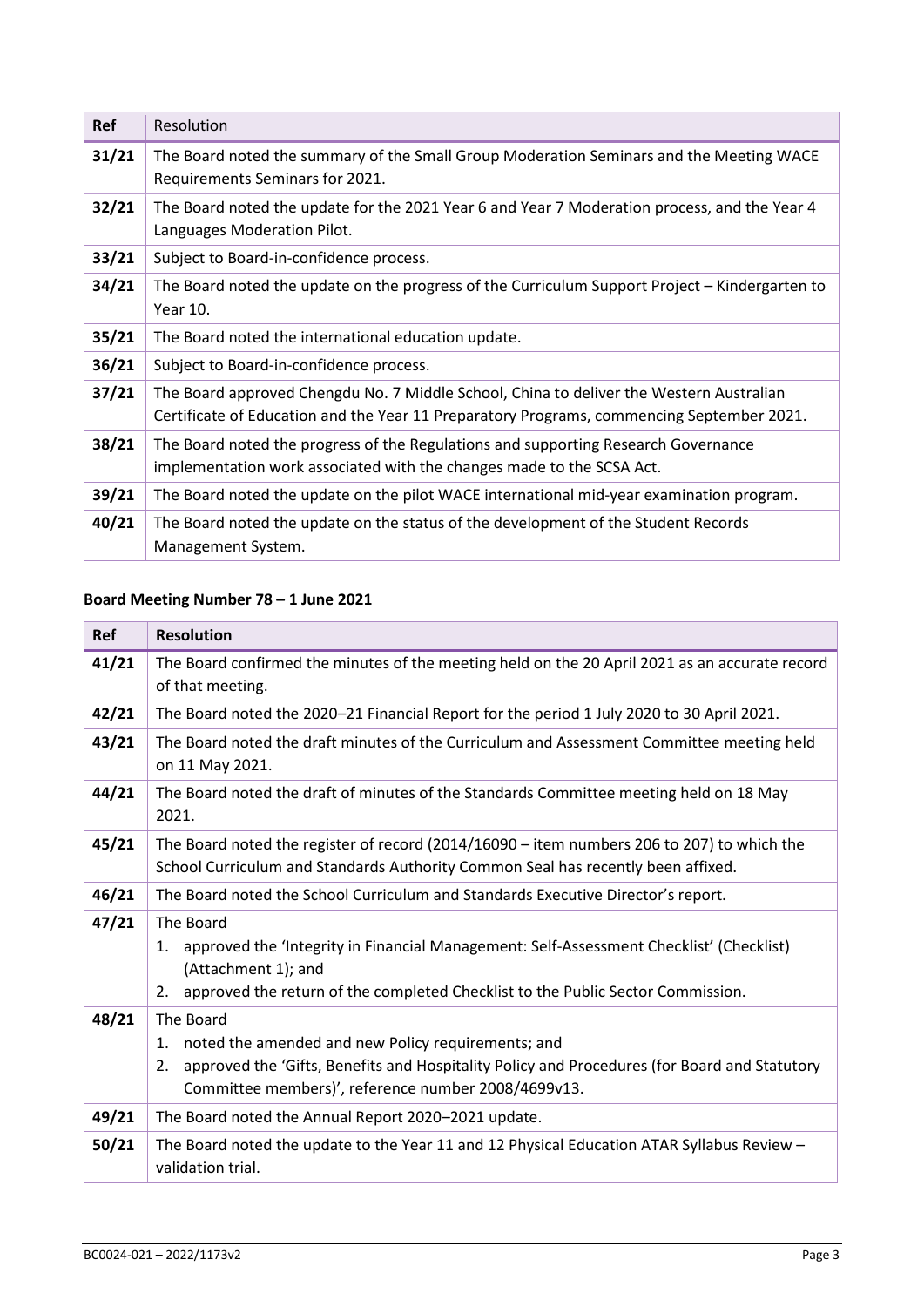| <b>Ref</b> | <b>Resolution</b>                                                                                                                                                                                                                                                                                                                                                                                                                                        |
|------------|----------------------------------------------------------------------------------------------------------------------------------------------------------------------------------------------------------------------------------------------------------------------------------------------------------------------------------------------------------------------------------------------------------------------------------------------------------|
| 51/21      | The Board<br>noted the progress of the Years 11 and 12 ATAR EAL/D syllabus review<br>1.<br>approved the inclusion of nine assessment tasks in the assessment table.<br>2.                                                                                                                                                                                                                                                                                |
| 52/21      | The Board noted the update on the Authority's consultation with teachers regarding ACARA's<br>proposed revisions of the Australian Curriculum.                                                                                                                                                                                                                                                                                                           |
| 53/21      | The Board noted the update on the progress of the Curriculum Support Project - Kindergarten to<br>Year 10.                                                                                                                                                                                                                                                                                                                                               |
| 54/21      | The Board noted the international education update.                                                                                                                                                                                                                                                                                                                                                                                                      |
| 55/21      | The Board approved the proposed branding initiatives for the Authority's International<br>Education Program subject to the modifications agreed at the meeting.                                                                                                                                                                                                                                                                                          |
| 56/21      | The Board approved the establishment of the Authority's Associate Program (International<br>Education)                                                                                                                                                                                                                                                                                                                                                   |
| 57/21      | The Board approved the Methodist College Kuala Lumpur, Pykett Campus to deliver the AUSMAT<br>program commencing from January 2022 subject to the following:<br>Completion of a virtual tour of the school prior to it commencing delivery of the AUSMAT<br>1.<br>program<br>Receipt of an official translation of the Malaysian Quality Agency (MQA) letter of approval<br>2.<br>confirming the school is approved to commence delivery of the program. |
| 58/21      | The Board noted the update on the status of the development of the Student Records<br>Management System.                                                                                                                                                                                                                                                                                                                                                 |

## **Board Meeting Number 79 – 21 June 2021**

| Ref   | <b>Resolution</b>                                                                        |  |
|-------|------------------------------------------------------------------------------------------|--|
| 59/21 | The Board approved the feedback on the Review of the Australian Curriculum, Foundation - |  |
|       | Year 10 to be submitted to the ACARA Chair of Board, Ms Belinda Robinson.                |  |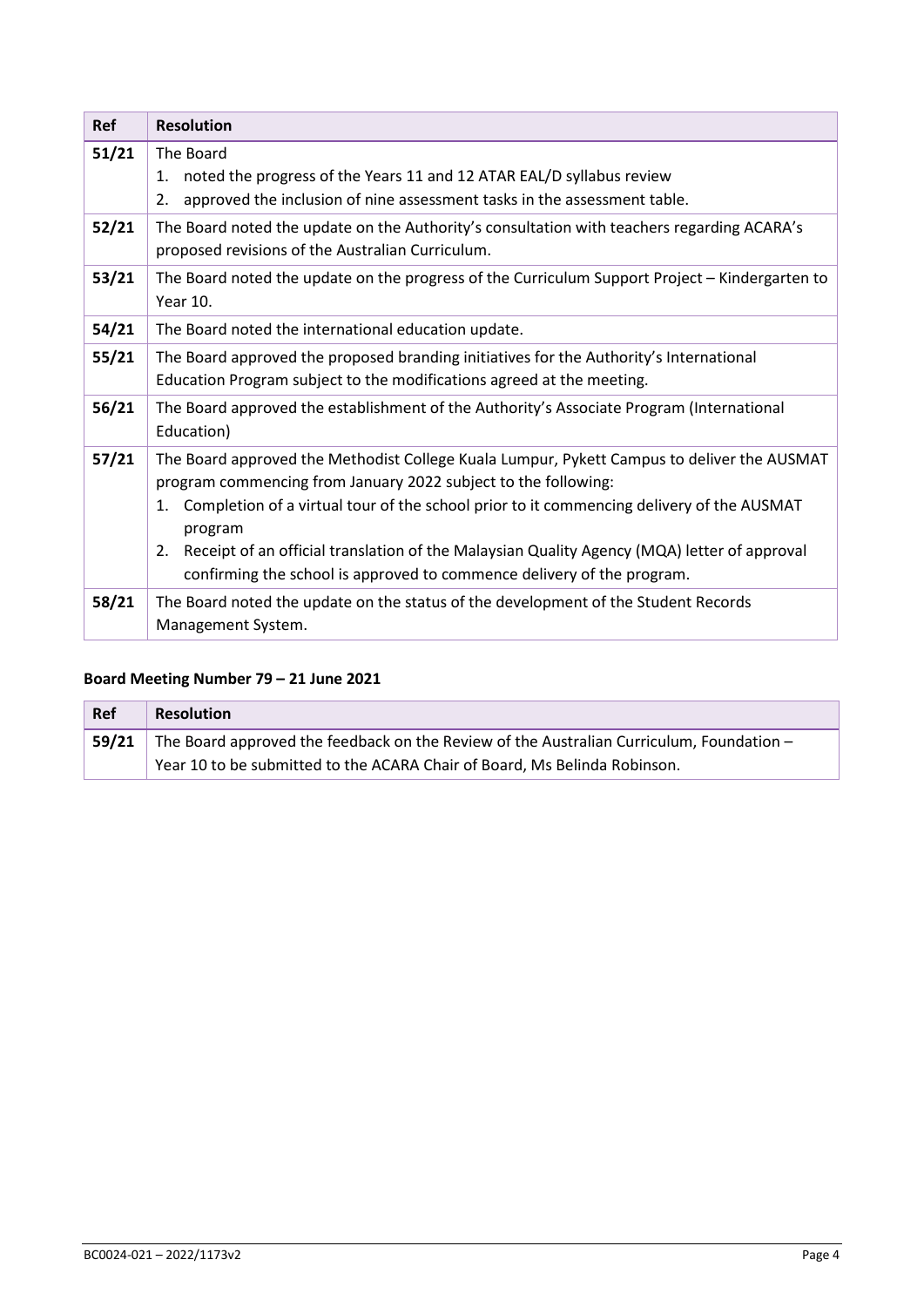### **Board Meeting Number 80 – 20 July 2021**

| Ref   | <b>Resolution</b>                                                                                                                                                                                                                                                                                               |  |
|-------|-----------------------------------------------------------------------------------------------------------------------------------------------------------------------------------------------------------------------------------------------------------------------------------------------------------------|--|
| 60/21 | The Board confirmed the minutes of the meetings held on 1 June 2021 and 21 June 2021 as<br>accurate records of those meetings.                                                                                                                                                                                  |  |
| 61/21 | The Board noted the 2020-21 Financial Report for the period 1 July 2020 to 30 June 2021 and<br>that due to the timing of this report, the figures for 2020-21 may not be final.                                                                                                                                 |  |
| 62/21 | The Board noted the draft minutes of the Curriculum and Assessment Committee meeting held<br>on 22 June 2021.                                                                                                                                                                                                   |  |
| 63/21 | The Board noted the draft of minutes of the Standards Committee meeting held on 29 June 2021.                                                                                                                                                                                                                   |  |
| 64/21 | The Board noted the draft record of the combined Primary and Secondary Principals' Advisory<br>Committees meeting held on 31 May 2021.                                                                                                                                                                          |  |
| 65/21 | The Board noted the minutes of meetings of the International Education Advisory Committee<br>held on 9 April and 6 May 2021.                                                                                                                                                                                    |  |
| 66/21 | The Board noted the School Curriculum and Standards Executive Director's report.                                                                                                                                                                                                                                |  |
| 67/21 | The Board approved the development of a Religion and Life Foundation Course.                                                                                                                                                                                                                                    |  |
| 68/21 | The Board<br>noted the progress of the development of the Year 12 Chinese: First Language ATAR syllabus;<br>1.<br>approved the Year 12 Chinese: First Language ATAR syllabus; and<br>2.<br>approved the Year 11 syllabus to be implemented in 2022 and the Year 12 syllabus to be<br>3.<br>implemented in 2023. |  |
| 69/21 | The Board approved, in-principle, the Years 11 and 12 Drama ATAR syllabuses subject to a 75%<br>acceptance by schools currently teaching the ATAR course, and approved the Year 11 syllabus to<br>be implemented in 2022 and the Year 12 syllabus to be implemented in 2023.                                    |  |
| 70/21 | The Board approved, in-principle, the Years 11 and 12 Media Production and Analysis ATAR<br>syllabuses subject to a 75% acceptance by schools currently teaching the ATAR course, and<br>approved the Year 11 syllabus to be implemented in 2022 and the Year 12 syllabus to be<br>implemented in 2023.         |  |
| 71/21 | The Board approved, in-principle, the Years 11 and 12 Geography ATAR syllabuses subject to a<br>75% acceptance by schools currently teaching the ATAR course, and approved the Year 11<br>syllabus to be implemented in 2022 and the Year 12 syllabus to be implemented in 2023.                                |  |
| 72/21 | The Board approved<br>The English as an Additional Language or Dialect (EAL/D) Year 11 and 12 ATAR Syllabuses;<br>1.<br>and<br>The Year 11 syllabus to be implemented in 2022 and the Year 12 syllabus to be implemented<br>2.<br>in 2023.                                                                      |  |
| 73/21 | The Board<br>noted the information provided in the paper, including the attached survey report; and<br>1.<br>affirmed that the Music Curriculum Advisory Committee continue with its development of a<br>2.<br>consultation draft Music ATAR syllabus that is informed by the online survey feedback.           |  |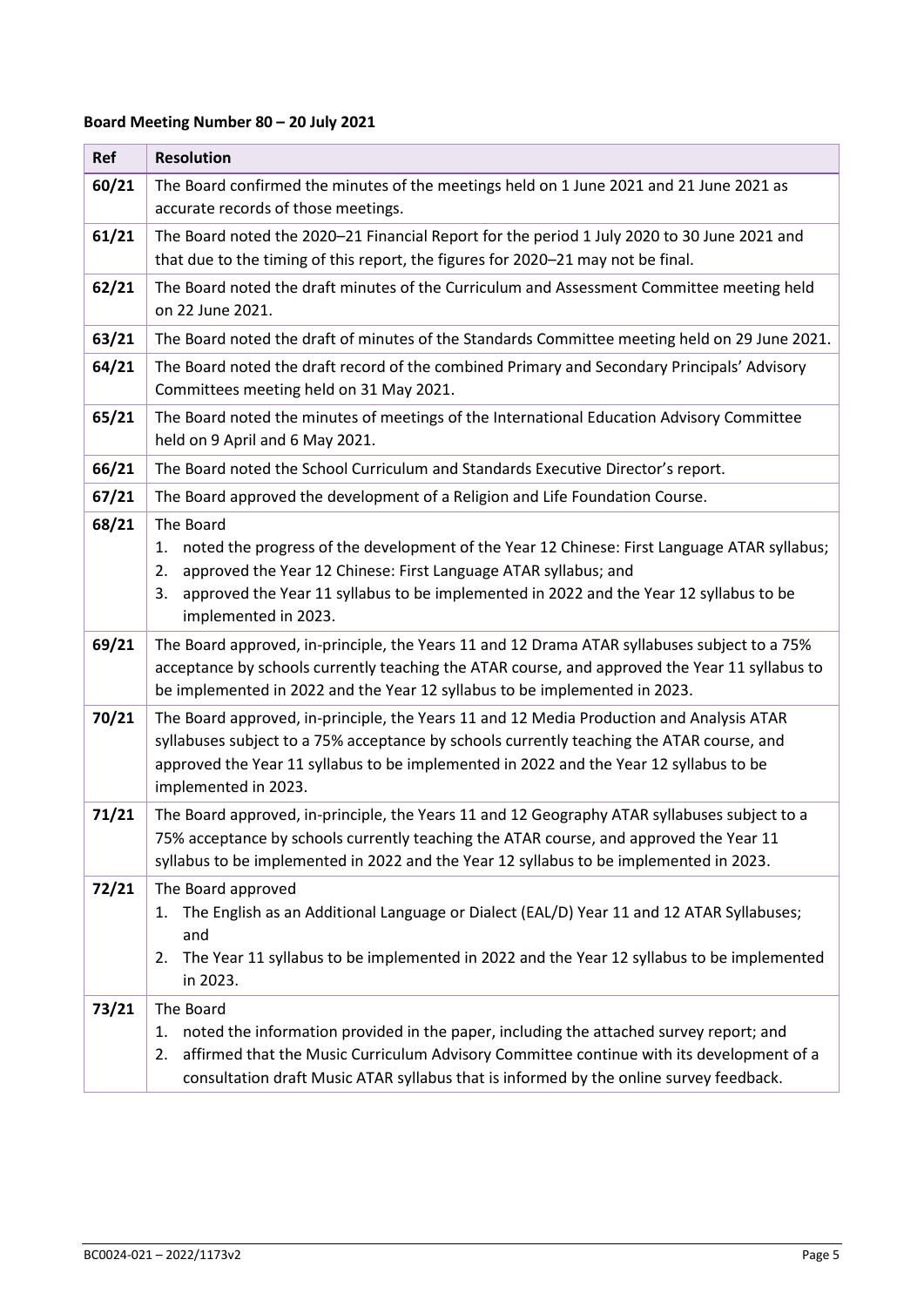| 74/21 | <b>Resolution</b>                                                                                                                                                                                                                                                                                                                                                                                       |                                                                                                                                                                                         |                           |
|-------|---------------------------------------------------------------------------------------------------------------------------------------------------------------------------------------------------------------------------------------------------------------------------------------------------------------------------------------------------------------------------------------------------------|-----------------------------------------------------------------------------------------------------------------------------------------------------------------------------------------|---------------------------|
|       | The Board<br>noted the results of the 2021 Physical Education Studies ATAR School-Based Validation Trial<br>1.<br>approved the implementation of an expanded pilot program in 2022 involving all schools<br>2.<br>with Year 12 Physical Education Studies ATAR enrolments to run in parallel with the ATAR<br>course practical examination.                                                             |                                                                                                                                                                                         |                           |
| 75/21 | The Board<br>1. approved the Authority to work with up to three education consultants in South Korea, with<br>the term of this arrangement being three years and subject to the parameters described in<br>this paper; and<br>endorsed education consultants in South Korea having the opportunity to apply a ten<br>2.<br>kilometre exclusion zone around approved schools with whom they are working. |                                                                                                                                                                                         |                           |
| 76/21 | appointed under the SCSA Associate Program.                                                                                                                                                                                                                                                                                                                                                             | The Board approved the draft content for the code of conduct applicable to SCSA Associates                                                                                              |                           |
| 77/21 | The Board<br>1. noted the progress of the Regulations and supporting Research Governance implementation<br>work;<br>approved the proposed Ethics Review Committee Terms of Reference; and<br>2.<br>requested that further consideration of the Ethics Review Committee membership be<br>3.<br>undertaken to ensure gender balance on the committee.                                                     |                                                                                                                                                                                         |                           |
| 78/21 |                                                                                                                                                                                                                                                                                                                                                                                                         | The Board approved that an addendum be made to the current arrangements for CARE schools<br>in relation to Foundation course enrolments in those schools that offer Year 10 and beyond. |                           |
| 79/21 | The Board<br>1. approved the following Endorsed Programs as recommended by the Endorsed Program                                                                                                                                                                                                                                                                                                         |                                                                                                                                                                                         |                           |
|       | Panel:                                                                                                                                                                                                                                                                                                                                                                                                  |                                                                                                                                                                                         |                           |
|       | <b>Program Provider</b>                                                                                                                                                                                                                                                                                                                                                                                 | <b>Program Title</b>                                                                                                                                                                    | <b>Endorsement period</b> |
|       | Manea Senior College                                                                                                                                                                                                                                                                                                                                                                                    | <b>Health and Medical Specialist</b><br>program                                                                                                                                         | 2021-2024                 |
|       | Manea Senior College                                                                                                                                                                                                                                                                                                                                                                                    | Learner Passport                                                                                                                                                                        | 2021-2024                 |
|       | Mundaring Christian College                                                                                                                                                                                                                                                                                                                                                                             | Mountain Bike Riding and Trail<br><b>Building</b>                                                                                                                                       | 2021-2024                 |
|       | North Lake senior campus                                                                                                                                                                                                                                                                                                                                                                                | Multidisciplinary Project Based<br>Learning                                                                                                                                             | 2021-2024                 |
|       | <b>Eaton Community College</b>                                                                                                                                                                                                                                                                                                                                                                          | CrossFit Program 1 and 2                                                                                                                                                                | 2021-2024                 |
|       | Busselton Jetty Inc                                                                                                                                                                                                                                                                                                                                                                                     | <b>Busselton Jetty Youth Leadership</b><br>program                                                                                                                                      | 2021-2026                 |
|       | Première Classe                                                                                                                                                                                                                                                                                                                                                                                         | Restons Formés !                                                                                                                                                                        | 2021-2026                 |
|       | Anglican schools Commission                                                                                                                                                                                                                                                                                                                                                                             | Anglican Religious Studies program                                                                                                                                                      | 2021-2026                 |
|       | MieLab Pty Ltd                                                                                                                                                                                                                                                                                                                                                                                          | Shark tank eSchool program                                                                                                                                                              | 2021-2026                 |
|       | <b>Cisco Networking Academy</b>                                                                                                                                                                                                                                                                                                                                                                         | <b>Networking Essentials</b>                                                                                                                                                            | 2021-2026                 |
|       | Cambridge Assessment<br><b>International Education</b><br>Australian Swimming Coaches and                                                                                                                                                                                                                                                                                                               | Cambridge IGCSE Global<br>Perspectives<br>Swim Australia Teacher of                                                                                                                     | 2021-2026                 |
|       |                                                                                                                                                                                                                                                                                                                                                                                                         |                                                                                                                                                                                         |                           |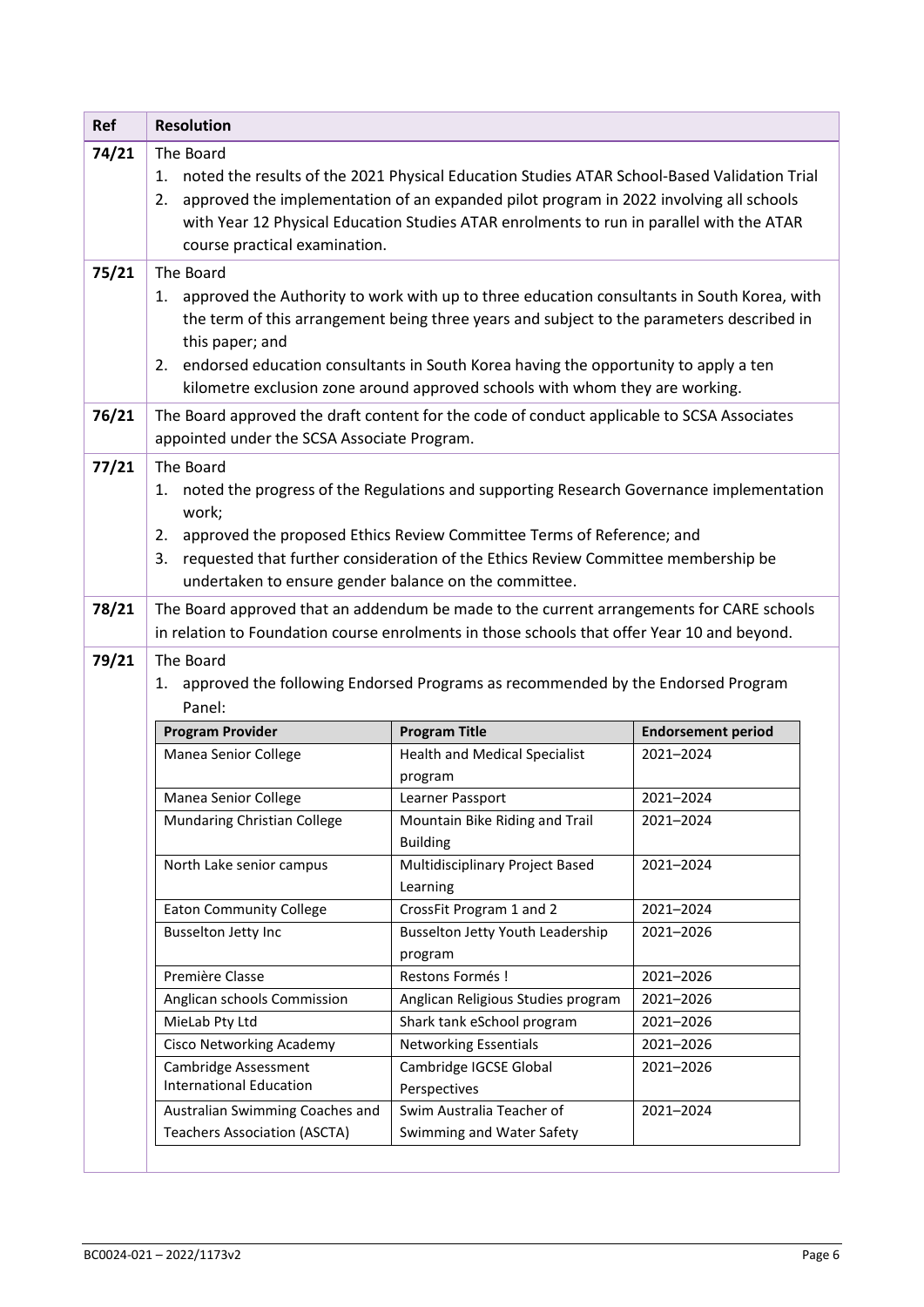| <b>Ref</b> | <b>Resolution</b>                                                                             |
|------------|-----------------------------------------------------------------------------------------------|
|            | 2. noted and approved the correspondence regarding the approval of the <i>Cambridge</i>       |
|            | International General Certificate of Secondary Education (IGCSE) program to be delivered only |
|            | to onshore students in Western Australian schools;                                            |
|            | 3. approved the request from the Department of Education for late approval of the Swim        |
|            | Australia Teacher of Swimming and Water Safety program developed by Australian Swimming       |
|            | Coaches and Teachers Association (ASCTA); and                                                 |
|            | 2. noted the expired programs and reporting trends and statistics.                            |
| 80/21      | The Board noted the update on the status of the development of the Student Records            |
|            | Management System.                                                                            |
| 81/21      | The Board approved the Equitable Access to Assessment Policy and Guidelines.                  |

### **Board Meeting Number 81 – 14 September 2021**

| <b>Ref</b> | <b>Resolution</b>                                                                                                                                                                                                                                                                                                |  |
|------------|------------------------------------------------------------------------------------------------------------------------------------------------------------------------------------------------------------------------------------------------------------------------------------------------------------------|--|
| 82/21      | The Board confirmed the minutes of the meeting held on 20 July 2021 as an accurate record of                                                                                                                                                                                                                     |  |
|            | that meeting.                                                                                                                                                                                                                                                                                                    |  |
| 83/21      | The Board noted the 2021-22 Financial Report for the period 1 July 2021 to 31 July 2021.                                                                                                                                                                                                                         |  |
| 84/21      | The Board noted the draft minutes of the Curriculum and Assessment Committee meeting held<br>on 17 August 2021.                                                                                                                                                                                                  |  |
| 85/21      | The Board noted the draft record of the Audit and Risk Management Committee meeting held<br>on 10 August 2021 and the Summary of the SCSA risk register.                                                                                                                                                         |  |
| 86/21      | The Board noted the minutes of meetings of the International Education Advisory Committee<br>held on 6 May 2021 and 29 June 2021.                                                                                                                                                                                |  |
| 87/21      | The Board noted the School Curriculum and Standards Executive Director's report.                                                                                                                                                                                                                                 |  |
| 88/21      | The Board noted the information/responses provided to the Public Sector Commission<br>regarding:<br>The Commission's Integrity Snapshot Tool; and<br>1.<br>The Government Boards and Committees Annual Collection 2020-21.<br>2.                                                                                 |  |
|            |                                                                                                                                                                                                                                                                                                                  |  |
| 89/21      | The Board noted the Board and Statutory Committee Processes and Controls Audit Report<br>provided by William Buck Chartered Accountants and Auditors.                                                                                                                                                            |  |
| 90/21      | The Board:<br>1. endorsed the Collaborative Curriculum and Assessment Framework for Languages (CCAFL<br>Framework 2021); and<br>approved the use of the Framework in the development of revised versions of syllabuses<br>2.<br>for the CCAFL languages offered as part of the WACE to be implemented from 2024. |  |
| 91/21      | The Board:<br>notes the findings from the trial of the Assessment Task Review (ATR) process; and<br>1.<br>supports a continuation of the ATR, noting the need to balance the workload demands of<br>2.<br>this process and the Syllabus Delivery Audit.                                                          |  |
| 92/21      | The Board approved the revised Kindergarten Curriculum Guidelines and noted that the<br>Principles and Practices component will be updated in 2022.                                                                                                                                                              |  |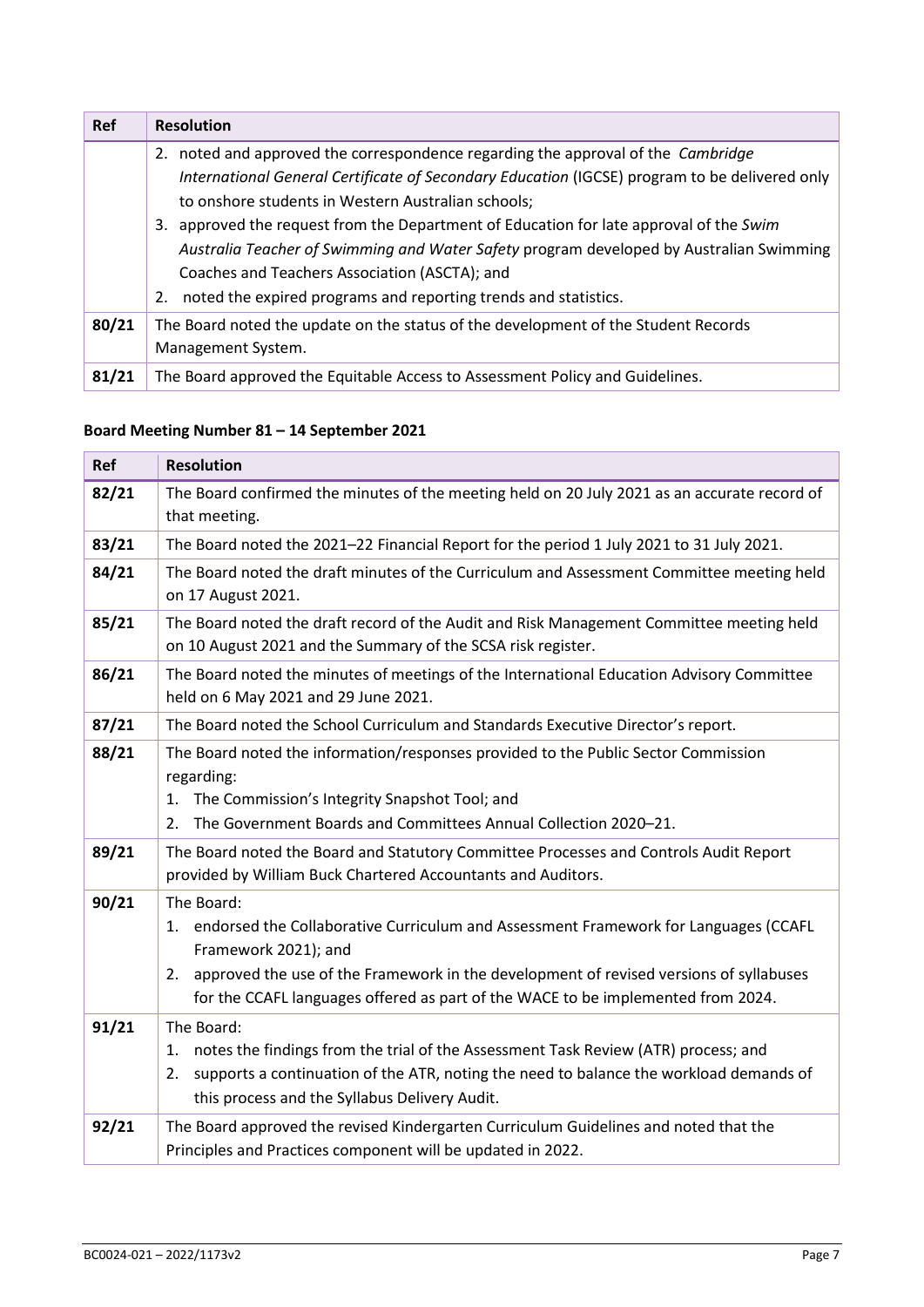| <b>Ref</b> | <b>Resolution</b>                                                                                                                                                                                                                                                                                                                                                                                                                                                     |  |
|------------|-----------------------------------------------------------------------------------------------------------------------------------------------------------------------------------------------------------------------------------------------------------------------------------------------------------------------------------------------------------------------------------------------------------------------------------------------------------------------|--|
| 93/21      | The Board:<br>noted the international education update; and<br>1.<br>approved a one year extension to those pre-2019 approved international schools whose<br>2.<br>contracts expire at the end of the 2021 calendar year.                                                                                                                                                                                                                                             |  |
| 94/21      | The Board approved Britain Edu as a SCSA Associate.                                                                                                                                                                                                                                                                                                                                                                                                                   |  |
| 95/21      | The Board approved The GrapeBine Ltd as a SCSA Associate.                                                                                                                                                                                                                                                                                                                                                                                                             |  |
| 96/21      | The Board approved Gambit Japan Solutions Ltd as a SCSA Associate.                                                                                                                                                                                                                                                                                                                                                                                                    |  |
| 97/21      | The Board noted the proposed international education work being undertaken with the<br>University of Notre Dame and endorsed continuing work on this initiative.                                                                                                                                                                                                                                                                                                      |  |
| 98/21      | The Board approved the instruments of delegation for the following committees associated<br>with the WACE Malaysian Pilot:<br>Breach of Examination Rules Appeals Committee (Malaysian Pilot)<br>1.<br>Breach of Examination Rules Committee (Malaysian Pilot)<br>2.<br>School Assessment Appeals Committee (Malaysian Pilot)<br>3.<br>Sickness/Misadventure Committee (Malaysian Pilot)<br>4.<br>Special Examination Arrangements Committee (Malaysian Pilot).<br>5. |  |
| 99/21      | The Board approved the proposed processes to equate the 2022 Mid-year Pilot examination<br>and combined scores with the 2021 examination and combined scores of the full student<br>cohort, for the 10 Mid-year Pilot courses in 2022.                                                                                                                                                                                                                                |  |
| 100/21     | The Board approved the procedure for the moderation of school marks for school candidates<br>and the calculation of combined scores for non-school candidates enrolled in 2021 Interstate<br>Language courses hosted in other states where the oral examinations have been cancelled.                                                                                                                                                                                 |  |
| 101/21     | The Board noted the summary information provided regarding the National Assessment<br>Program Literacy and Numeracy (NAPLAN) 2021.                                                                                                                                                                                                                                                                                                                                    |  |
| 102/21     | The Board noted the update on the status of the development of the Student Records<br>Management System.                                                                                                                                                                                                                                                                                                                                                              |  |
| 103/21     | The Board endorsed in-principle the School Curriculum and Standards Authority 2020-21<br>Annual Report.                                                                                                                                                                                                                                                                                                                                                               |  |
| 104/21     | The Board:<br>noted the summary data relating to the two-part questionnaire;<br>1.<br>noted and endorsed the Board Skills Matrix; and<br>2.<br>noted the Board Tenure Chart.<br>3.                                                                                                                                                                                                                                                                                    |  |
| 105/21     | The Board approved, subject to the Minister's approval, the reappointment of Ms Anne Ford<br>and Ms Melissa Gillett to the School Curriculum and Standards Authority Standards Committee.                                                                                                                                                                                                                                                                             |  |
| 106/21     | The Board noted the proposed meeting dates for the Board and key committees for 2022.                                                                                                                                                                                                                                                                                                                                                                                 |  |
| 107/21     | The Board noted the Natural Language Processing Applications in the Assessment of Writing $-$<br>presentation by Ben Businovski                                                                                                                                                                                                                                                                                                                                       |  |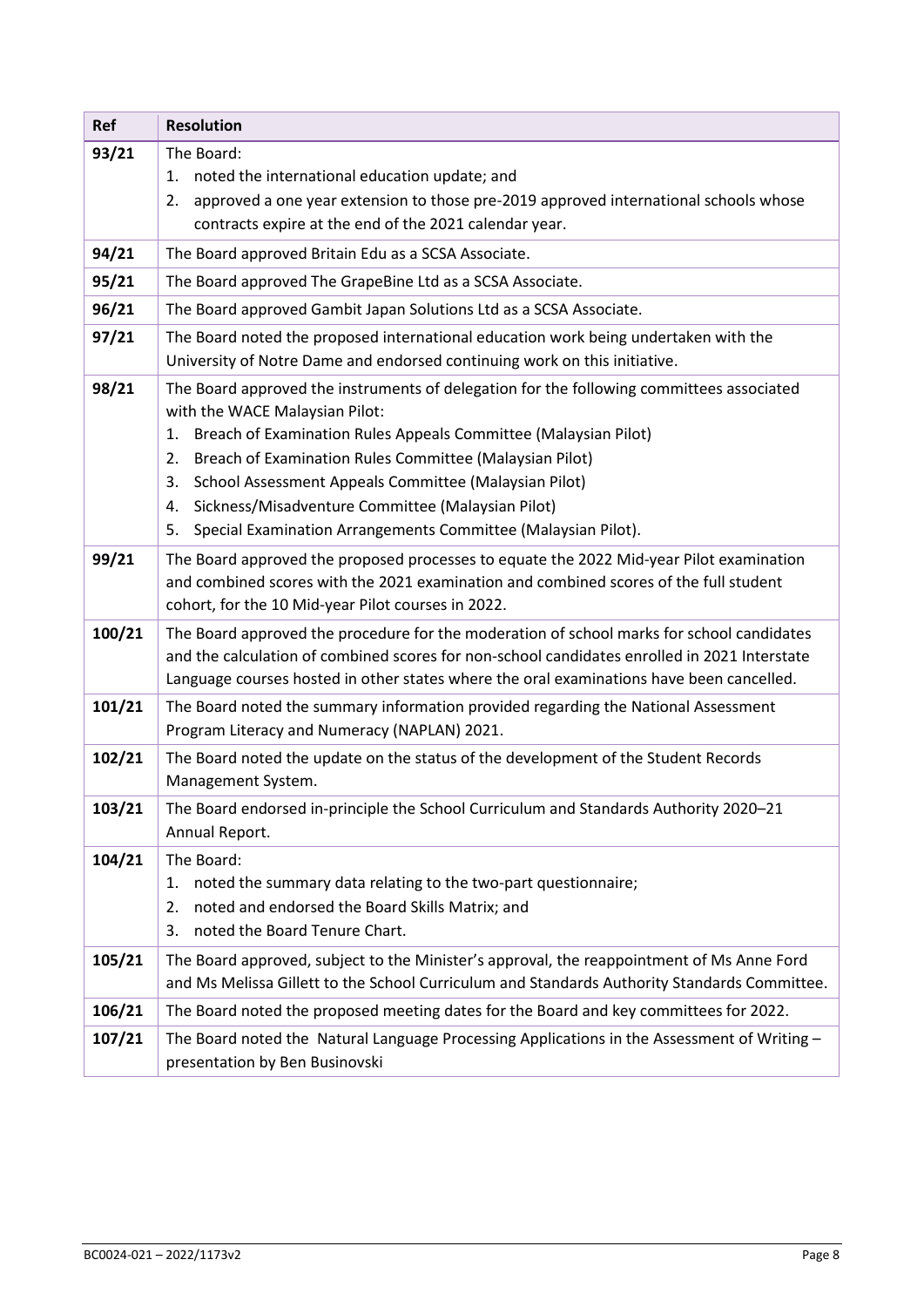### **Board Meeting Number 82 – 2 November 2021**

| <b>Ref</b> | <b>Resolution</b>                                                                                                                                                                                                                                                                                                                                                                                                                                                                                                                                                                                                                                                                                                                        |
|------------|------------------------------------------------------------------------------------------------------------------------------------------------------------------------------------------------------------------------------------------------------------------------------------------------------------------------------------------------------------------------------------------------------------------------------------------------------------------------------------------------------------------------------------------------------------------------------------------------------------------------------------------------------------------------------------------------------------------------------------------|
| 108/21     | The Board confirmed the minutes of the meeting held on 14 September 2021 as an accurate<br>record of that meeting.                                                                                                                                                                                                                                                                                                                                                                                                                                                                                                                                                                                                                       |
| 109/21     | The Board noted the 2021-22 Financial Report for the period 1 July 2021 to 30 September<br>2021.                                                                                                                                                                                                                                                                                                                                                                                                                                                                                                                                                                                                                                         |
| 110/21     | The Board noted the minutes of meeting of the International Education Advisory Committee<br>held on 2 September 2021.                                                                                                                                                                                                                                                                                                                                                                                                                                                                                                                                                                                                                    |
| 111/21     | The Board noted the draft minutes of the Curriculum and Assessment Committee meeting held<br>on 12 October 2021.                                                                                                                                                                                                                                                                                                                                                                                                                                                                                                                                                                                                                         |
| 112/21     | The Board noted the draft minutes of the Standards Committee meeting held on 19 October<br>2021.                                                                                                                                                                                                                                                                                                                                                                                                                                                                                                                                                                                                                                         |
| 113/21     | The Board noted the School Curriculum and Standards Executive Director's report.                                                                                                                                                                                                                                                                                                                                                                                                                                                                                                                                                                                                                                                         |
| 114/21     | The Board noted the summary of the 2021 Year 6 and Year 7 Moderation Activities and Year 4<br>Languages Moderation Trial.                                                                                                                                                                                                                                                                                                                                                                                                                                                                                                                                                                                                                |
| 115/21     | The Board noted the summary of the 2021 Year 11 and 12 Consensus Moderation activities.                                                                                                                                                                                                                                                                                                                                                                                                                                                                                                                                                                                                                                                  |
| 116/21     | The Board noted and endorsed the proposed moderation activities for Pre-primary to Year 12 in<br>2022.                                                                                                                                                                                                                                                                                                                                                                                                                                                                                                                                                                                                                                   |
| 117/21     | The Board:<br>noted the update on the review of the Years 11 and 12 ATAR Design syllabuses; and<br>1.<br>approved the use of the draft Years 11 and 12 ATAR Design syllabuses for consultation with<br>2.<br>stakeholders.                                                                                                                                                                                                                                                                                                                                                                                                                                                                                                               |
| 118/21     | Resolution rescinded (126/21).                                                                                                                                                                                                                                                                                                                                                                                                                                                                                                                                                                                                                                                                                                           |
| 119/21     | The Board noted the international education update.                                                                                                                                                                                                                                                                                                                                                                                                                                                                                                                                                                                                                                                                                      |
| 120/21     | The Board approved Junior Delhi Public School Janakpuri to deliver the WA Early Years<br>International Kindergarten to Year 2 commencing from March 2022.                                                                                                                                                                                                                                                                                                                                                                                                                                                                                                                                                                                |
| 121/21     | The Board approved the three campuses for Dukesbridge Mauritius to deliver the Western<br>Australian Kindergarten to Year 10 Curriculum International (WA K-10 International), subject to<br>domestic government approval, from January 2022.                                                                                                                                                                                                                                                                                                                                                                                                                                                                                            |
| 122/21     | The Board approved Zengage Global Pty Ltd T/A Zengage Education as a SCSA Associate with<br>exclusivity in the Indian states of Maharashtra, Gujarat, Rajasthan, Madhya Pradesh, Haryana,<br>Punjab, Uttar Pradesh, Delhi, Uttarakhand, Jharkhand, Bihar, Assam, Karnataka and Tamil Nadu,<br>on the following additional conditions:<br>1. An average of at least three schools per state where exclusivity is granted, must commence<br>delivery of the Western Australian curriculum each year over the first three years that<br>Zengage Education is endorsed as a SCSA Associate<br>The average school size for schools identified above must be 500 students/school enrolled<br>2.<br>in a Western Australian curriculum program. |
| 123/21     | The Board noted the progress of the Regulations and supporting Research Governance<br>implementation work.                                                                                                                                                                                                                                                                                                                                                                                                                                                                                                                                                                                                                               |
| 124/21     | The Board noted the update on the status of the development of the Student Records<br>Management System.                                                                                                                                                                                                                                                                                                                                                                                                                                                                                                                                                                                                                                 |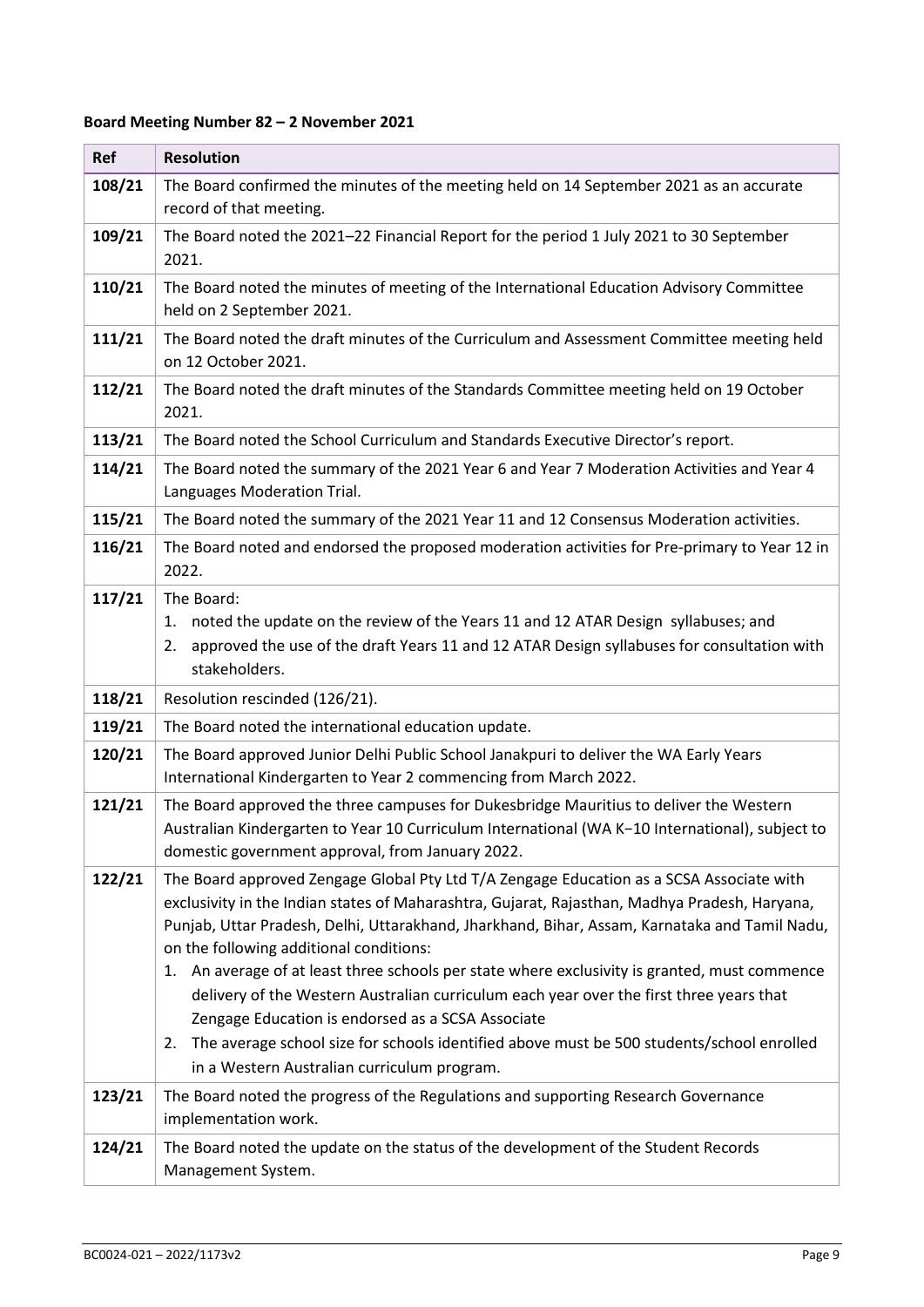| <b>Ref</b> | <b>Resolution</b>                                                                                                                                                                                                                                                                                  |
|------------|----------------------------------------------------------------------------------------------------------------------------------------------------------------------------------------------------------------------------------------------------------------------------------------------------|
| 125/21     | The Board:                                                                                                                                                                                                                                                                                         |
|            | approved the induction package for newly appointed chairs and members of the Authority's<br>1.<br>statutory committees - the Curriculum and Assessment Committee and the Standards<br>Committee; and<br>noted that the Executive Officer of the relevant Committee will arrange an induction<br>2. |
|            | meeting for the new committee members to meet with the Committee Chair and the<br>Assistant Executive Director.                                                                                                                                                                                    |

### **Board Meeting Number 83 – 7 December 2021**

| Ref    | <b>Resolution</b>                                                                                                                                                                                                                                                                  |
|--------|------------------------------------------------------------------------------------------------------------------------------------------------------------------------------------------------------------------------------------------------------------------------------------|
| 126/21 | The Board:<br>1. confirmed the minutes of the meeting held on 2 November 2021 as an accurate record of<br>that meeting; and<br>rescinded Resolution 118/21.<br>2.                                                                                                                  |
| 127/21 | The Board noted the 2021-22 Financial Report for the period 1 July 2021 to 31 October 2021.                                                                                                                                                                                        |
| 128/21 | The Board noted the draft minutes of meeting of the International Education Advisory<br>Committee held on 25 October 2021.                                                                                                                                                         |
| 129/21 | The Board noted the draft minutes of the Curriculum and Assessment Committee meeting held<br>on 16 November 2021.                                                                                                                                                                  |
| 130/21 | The Board noted the draft minutes of the Standards Committee meeting held on 23 November<br>2021.                                                                                                                                                                                  |
| 131/21 | The Board noted the draft record of meeting held on 9 November 2021 and the summary of<br>SCSA significant and extreme risk items.                                                                                                                                                 |
| 132/21 | The Board noted the register of records (2014/16090 - item numbers $208 - 218$ ) to which the<br>School Curriculum and Standards Authority Common Seal has recently been affixed.                                                                                                  |
| 133/21 | The Board noted the School Curriculum and Standards Executive Director's report.                                                                                                                                                                                                   |
| 134/21 | The Board noted:<br>the External Review of Business Continuity Management; and<br>1.<br>the external report titled, 'School Curriculum and Standards Authority: Report on Desktop<br>2.<br>Review of Business Continuity Management Planning' (prepared by Riskwest, August 2021). |
| 135/21 | The Board approved the International Baccalaureate Organisation's Alternative Primary Years<br>Programme Alternative Reporting Submission until 31 December 2022.                                                                                                                  |
| 136/21 | The Board noted and endorsed the Year 7 Achievement Standards for Languages (Year 7 to<br>Year 10 sequence).                                                                                                                                                                       |
| 137/21 | The Board:<br>noted the update on the progress of the Curriculum Support Project - Kindergarten to Year<br>1.<br>$10;$ and<br>congratulated the entire team on delivering this massive project on a tight timeline.<br>2.                                                          |